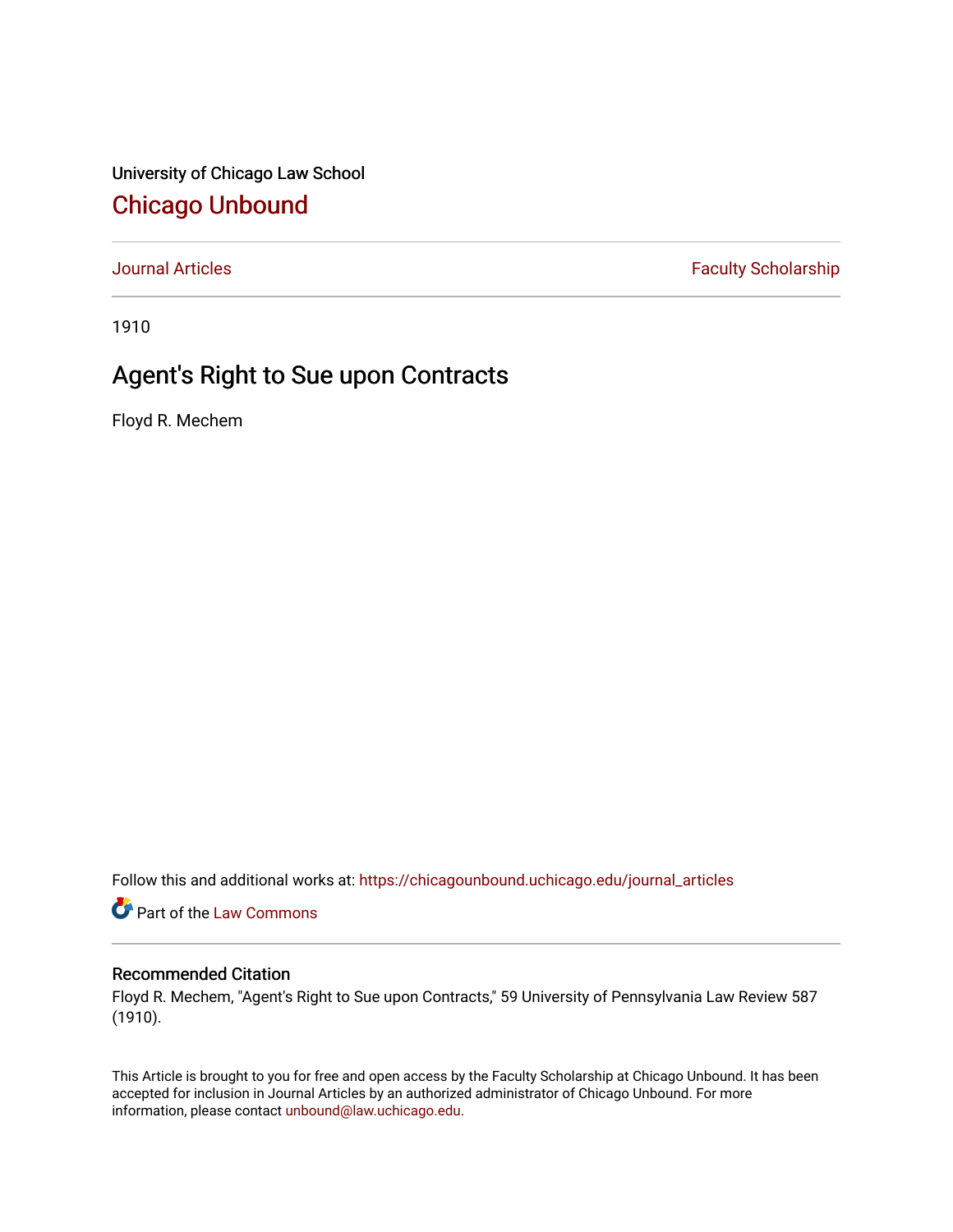# **UNIVERSITY OF PENNSYLVANIA LAW REVIEW AND AMERICAN LAW REGISTER**

**FOUNDED 1852**

| VOLUME <sub>59</sub> | JUNE, 1911 | NUMBER 9 |
|----------------------|------------|----------|
|                      |            |          |

## AN AGENT'S RIGHT TO SUE UPON CONTRACTS. II.

SEC. 16.-AGENT ONLY MAY SUE ON SEALED CON-TRACT OR NEGOTIABLE INSTRUMENT MADE WITH HIM PERSON-ALLY.—But where a contract under seal is made by the agent in, his own name, there, in accordance with technical rules, the agent alone is the party in whose name a recovery upon it can be had.<sup>58</sup>

So, for other reasons which have often been pointed out, actions upon negotiable instruments made in the agent's name only cannot be enforced by the principal in his own name.<sup>59</sup>

SEC. 17.- AGENT's RIGHTS **DEPEND** UPON **THE** CON-TRACT.—The liability of third persons to an agent, upon a contract made with him, is to be ascertained by that contract alone, and cannot be enlarged by reference to any agreement between the agent and the principal by which their mutual rights are to be determined.<sup>60</sup>

SEC. 18.-RIGHT OF ASSUMED AGENT TO SHOW HIM-SELF PRINCIPAL.—The question of the right of one who has contracted in the character of an agent to throw off this character and show himself to be the real principal in the transaction, is one attended with no little difficulty. Every man has the right to determine for himself with whom he will deal, and he cannot have another person thrust upon him without his consent. It may be of importance to him who performs the contract, as

<sup>&</sup>quot;Shack v. Anthony, i Maule & Sel. 573; Berkeley v. Hardy, **q** B. & C. 355; Dancer v. Hastings, 4 Bing. 2; Cleary v. Heyward, **123** N. Y. Supp. 334; Buge v. Newman, 6i Misc. 84, **113** N. Y. SuppI. i98, **132** App. Div. **928.**

**<sup>&</sup>quot;** See 2 Daniels, Neg. Inst. Sec. **1187.**

<sup>&#</sup>x27; Evrit v. Bancroft, **22** Ohio St. 172. See Tinsley v. Dowell, 87 Tex. **23,** 46 **S.** W. 946. (587)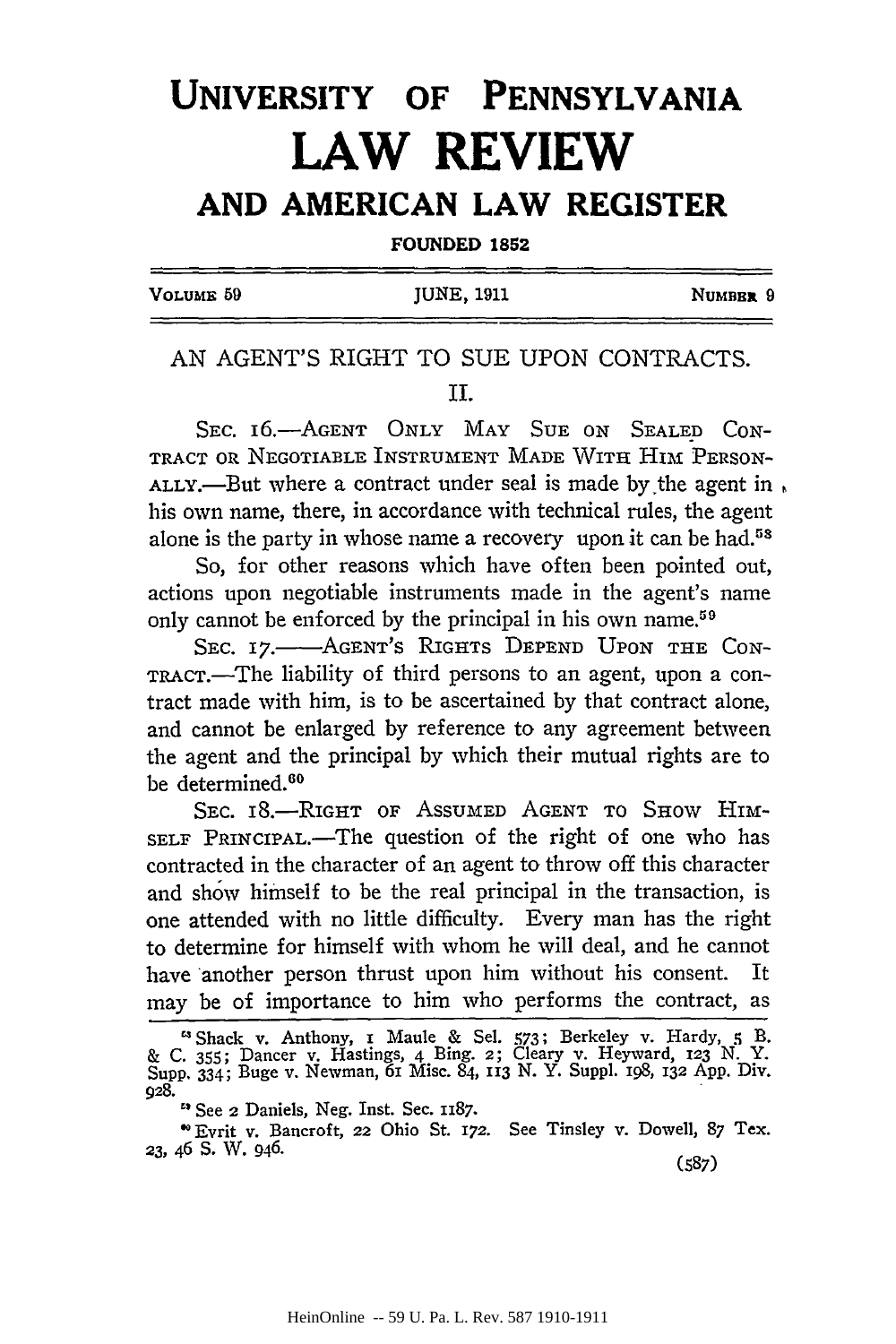when he contracts with another to paint a picture, or write a book, or furnish articles of a particular kind, or relies upon the character or qualities of an individual, or has reasons why he does not wish to deal with a particular party. In all these cases, he may select the person to whom he will entrust the performance, and, having selected one, he cannot be compelled, against his will, to accept performance from another.<sup>61</sup>

It is obvious, also, that an attempt to enforce the performance of a contract which is purely executory, involves different considerations than an endeavor to recover from a third person the stipulated return for a performance fully executed **by** or on behalf of the agent. Equally manifest is it that the fact whether the agent assumed to act for a named, or for an unnamed principal, is an. important element. These considerations suggest a division of the question thus: The right of an assumed agent to show himself to **be** the real principal: **i.** Where he contracted for a named principal and the contract is, (a) executory, or *(b)* executed. 2. Where he contracted for an unnamed principal and the contract is, (a) executory, or, *(b)* executed.

**SEC. I9.-I.** (a).-A person who has assumed as the agent of a named principal, to pledge the performance of that principal to a third person, cannot, while the contract remains unperformed, insist upon substituting himself as the real principal, without the consent of the other party, in any case in which it may reasonably be considered that the skill, ability or solvency of the named principal was a material ingredient in the contract.62 If **A** contracts with B as the assumed agent of **C** for the personal services of **C,** B cannot, **by** offering to perform the contract himself, recover the stipulated compensation from **A.** This principle is too plain to require illustration.

**i.**  $(b)$ .—A person who has assumed, as the agent of a named

<sup>U</sup>Boston Ice Co. v. Potter, **123** Mass. **28, 25 Am.** Rep. **9;** Arkansas Smelting Co. v. Belden **Co., 127 U. S.** *379;* King v. Batterson, **13** R. I. **x7, x2o;** Lansden v. McCarthy, 45 Mo. io6; Boulton v. Jones, **2** H. **& N.** 564; Schmaling v. Thomlinson, **6** Taunt. **147.**

' Rayner v. Grote, **15** Mees. **&** Wels, **359;** Schmaltz v. Avery, r6 **Ad. & El. (Q.** B.) **655;** "In many such cases such as, for instance, the case of contracts in which the skill or solvency of the person who is named as the principal may reasonably be considered as a material ingredient in the con-<br>tract, it is clear that the agent cannot then show himself to be the real<br>principal, and sue in his own name; and perhaps it may be fairly urged that this, in all executory contracts, if wholly unperformed, or if partly performed without the knowledge of who is the real principal, may be the general rule." Alderson, B., in Rayner v. Grote, *supra,* at **p.** *365.*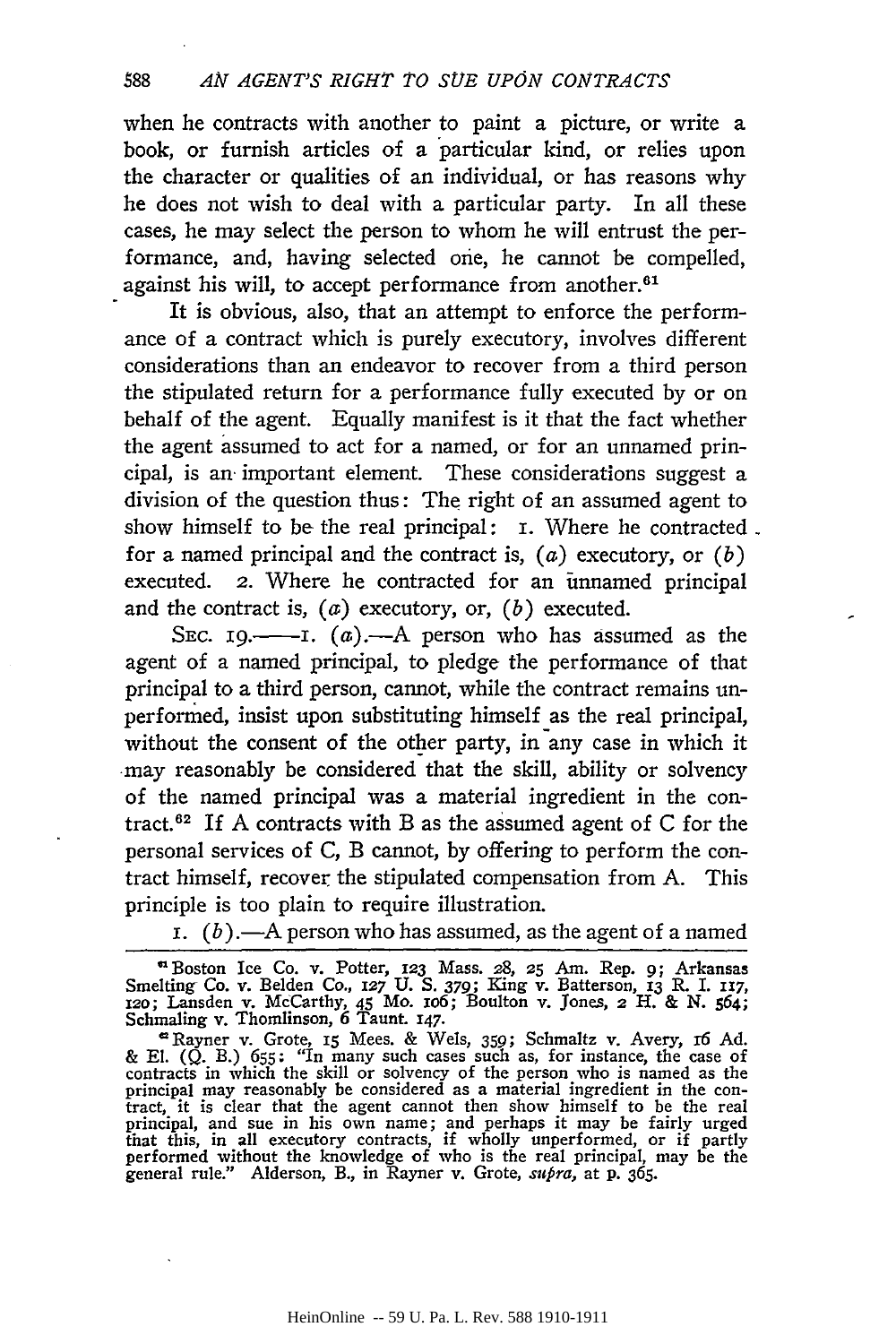principal, to pledge the performance of that principal to a third person, may, if the contract has been performed by himself as principal with the knowledge and express or implied consent of such third person, compel performance to himself on the part of such third person, although personal considerations may have entered into the making of the contract; but where such personal considerations are involved, he can not recover if the performance by himself as principal has been without the knowledge or consent of the other party. $63$  If A contracts with B for the personal services of C, and B offers to perform and does perform as being himself C, with the knowledge and without the dissent of A—hence with A's implied consent—B may recover of A the stipulated compensation; but not if the performance of A the stipulated compensation; but not if the performance

**.In** Rayner v. Grote, 15 M. & W. 359, it was held that where the plaintiff made a written contract for the sale of goods, in which he described himself as the agent of A, and the buyer accepted and paid the price of a portion of the goods, and had then notice that the plaintiff was himself the real principal in the transaction, and not the agent of A, the plaintiff might sue in his own name for the non-acceptance of and non-payment for the residue of the goods. In Schmaltz v. Avery, 16 Ad. & El. (Q. B.) 655, proof was given of a charter party expressed to be by defendant of one part, "and G. S. & Co. (agents of the freighter) of the other," and containing a memorandum as follows: "This charter being concluded on behalf of another party, it is agreed that all responsibility on the part of G. S. & plaintiff. *Held:* That notwithstanding the terms of the charter party, plaintiff might prove that he was the freighter, and his own principal, and, on proof of being so, was entitled to recover in his own name. In Mudge v. Oliver, I Allen (83 Mass.), 74, it was held that one who buys goods at a shop which has been occupied by a person who owes him, under the supposition that he is dealing with his debtor, but is informed before leaving the s and is selling them on his own account, and makes no objection, but retains the goods, cannot afterwards resist an action for the price, although the wendor acquired them by a conveyance fraudulent as to the creditors of the original owner, and the purchaser himself was a creditor of such original owner. In Orcutt v. Nelson, 67 Mass. (1 Gray) 536, an order for goods was by him who ordered them, with knowledge that the order had been filled by<br>such succesor. *Held*, that his assent related back to the original order, and<br>that the sale was complete on delivery to the carrier. In Barnes v. S one person are supplied by another, the appropriation thereof by the purof person in order that they are so supplied, makes him liable, as he thereby<br>ratifies the transaction, and the ratification relates back and gives the order the<br>same effect as if it had originally been given to the person v. Ueberroth, **121** Mich. **293,** 8o N. W. 39, it was held that, where B sues upon a contract, wherein he appears as agent, under which money is payable to B & Co., he cannot recover without proving that he was doing business

under the name of B & Co., or that B & Co. assigned the contract to him. See also Eggleston v. Boardman, 37 Mich. 14; Boston Ice Co. v. Potter, **<sup>123</sup>**Mass. 28, **25** Am. Rep. *9;* Winchester v. Howard, 97 Mass. **303,** 93 Am. Dec. 93.

589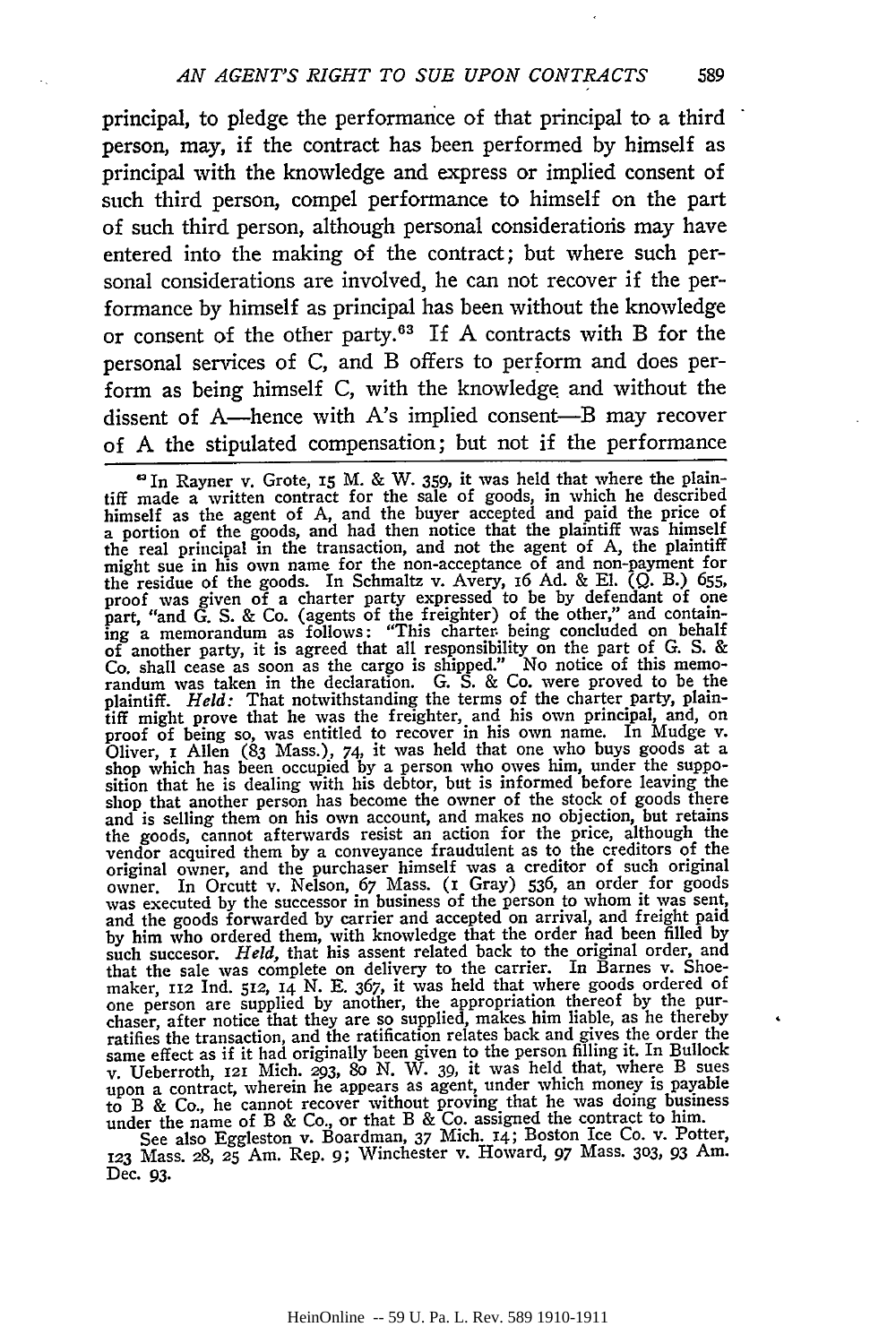was without the knowledge—hence without the express or implied consent-of **A.**

SEC. 20.<sup>----</sup>Whether, where the contract cannot reasonably be considered to have been entered into from any consideration of personal skill, solvency of other personal reason, it is competent for one who has contracted as the assumed agent of a named principal, to show himself to be the real principal, and recover upon the contract, whether executed or executory, is not clear from doubt. It has been intimated in one or two cases,  $64$ that this might be done if notice of the true state of the case were given to the other party before the action was begun, but no case has been discovered in which this precise question was presented for adjudication, and no satisfactory reason is apparent which will permit one, who, in express terms, has made another than himself the party to the contract, by any mere notice to change the essential nature of the agreement, or be permitted to recover, as a party, when he has in terms made himself not a party.<sup>65</sup> The true rule would seem to be that it cannot be, in any case, while the contract remains executory, and that, if it can be done where the contract is executed, it can only be to the extent that the execution, by the assumed agent as the real prin-

**'** Bickerton v. Burrell, **5** Maule & Sel. 383; Foster v. Smith, **2** Cold. (Tenn.) 475, 88 Am. Dec. 604.

Bickerton v. Burrell, *supra,* is the leading case in this connection. There no notice had been given, and it was held that the action could not be maintained, but some of the judges intimated that their opinions would have been otherwise if such notice had been given. Mr. Bowstead expresses the opinion that the agent may probably sue in all cases where the identity of the contracting party is not a material element in the making of the contract, provided he gives notice to the other contracting party before action that he is the real principal. Bowstead on Agency, 3 ed., 401. He relies Bickerton v. Burrell, *supra.* Professor Huffcut was apparently of the same opinion. Huffcut on Agency, 2 ed., **259,** also relying on Bickerton v, Burrell. Sir Frederick Pollock, after referring to Bickerton v. Burrell, says: "This leaves it doubtful what would have been the precise effect of<br>the plaintiff giving notice of his real position before suing; but the modern<br>cases seem to show that it would only have put the defendant to his el to treat the contract as a subsisting contract between himself and the plaintiff, or to repudiate it at once." He refers to the case of Fellowes v. Lord Gwydyr, i Sim. 63; affirmed, i Russ. & M. 83, wherein one who had a con- tract as agent for a named principal was granted specific performance of it in equity, the court acting upon the theory that it was just, since the<br>defendant did not show that he had been prejudiced in any way. Sir Fred-<br>erick Pollock expresses the opinion that this case is not the law. It was<br> And Archer v. Stone, before North, **J.,** 78 L. T. Rep. 34, is opposed, though the facts in that case were somewhat different.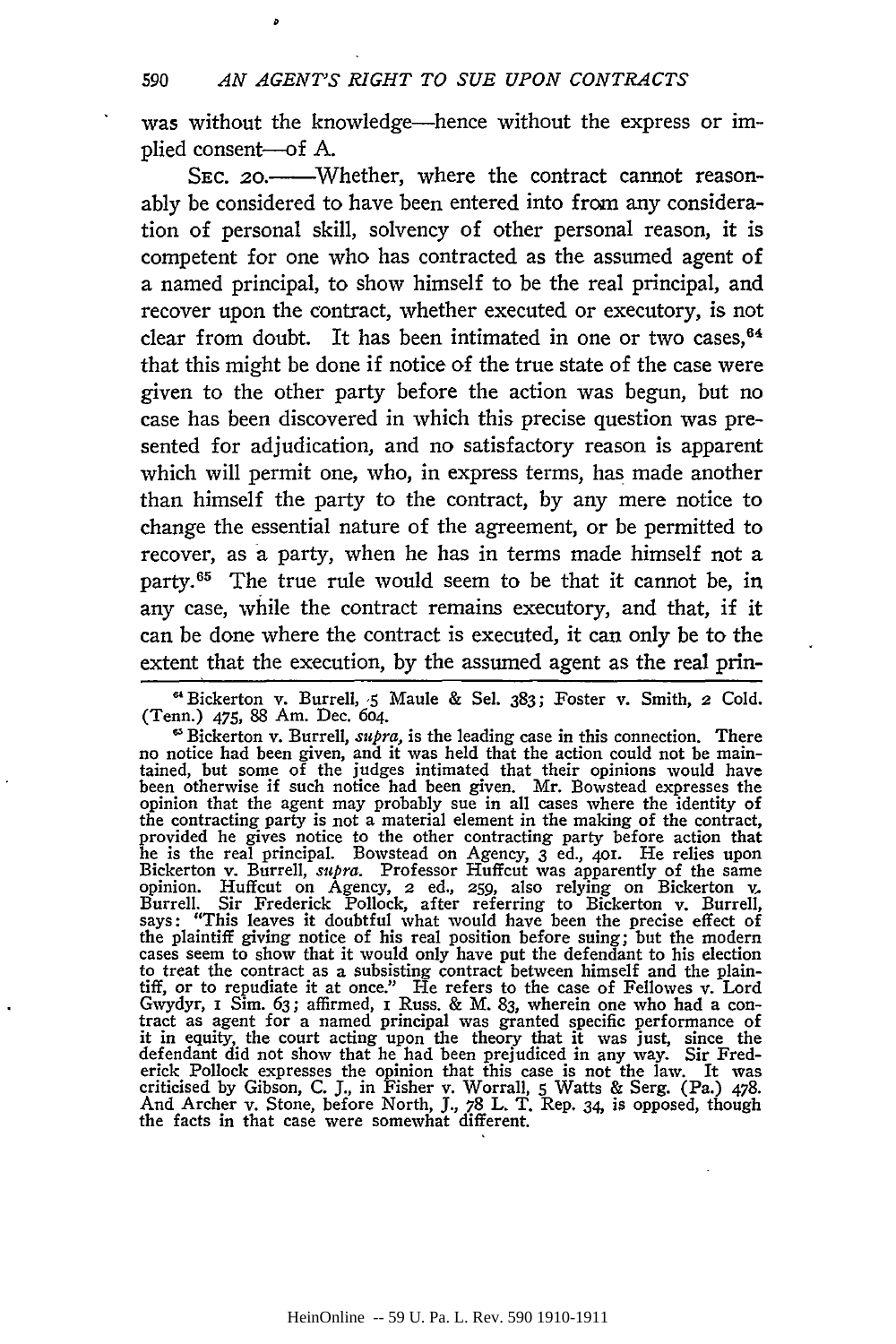cipal, has been with the knowledge and consent of the other party.<sup>66</sup>

SEC. 21.—2.—Where the contract is entered into by the assumed agent as agent for an unnamed principal, no personal considerations can ordinarily arise, because since no particular principal is named or known, no particular elements of skill, solvency or ability are involved.<sup>67</sup> In most of such cases, the words referring to a principal would, in accordance with established rules, be regarded as mere *descriptio personae,* or be rejected as surplusage. In such a case, the third person must be deemed to

principal was only an agent, the real principal cannot have specific performance

of the contract.<br>"It is indeed possible, as is pointed out in Schmaltz v. Avery, 16 Q. B. "It is indeed possible, as is pointed out in Schmaltz v. Avery, 16 Q. B.<br>655, that the other party may have been contented to take any principal<br>other than the person who posed as agent and may have relied on the terms of the contract, indicating that the latter was an agent only, being willing to accept any one else, be he who he might, as principal. (Compare Kayton v. Barnett, 116 **N.** Y. **625,** *:23* **N. E.** 24.) In Schmaltz v. Avery, one who when made a charter party describing himself as "agent of the freighter," was<br>permitted to show that he himself was the freighter, and to enforce the con-<br>tract on his own account. The court, after using the language which been substantially quoted above, namely, that the other party might have been<br>relying upon there being some other person as principal, though he did not<br>know or ask who he was, proceeded as follows: "After all, therefore, question is reduced to this; whether we are to assume that the defendant did so rely on the character of the plaintiff as agent only, and would not have contracted with him as principal if he had known him so to be, and are to lay it down as a broad rule that a person contracting as agent for an unknown and unnamed principal is precluded from saying, I am myself that principal. Doubtless his saying so does in some measure contradict the written contract, especially the concluding clause, which says: 'This charter being con-cluded on behalf of another party,' etc.; for there was no such other party. Fit may be that the plaintiff entered into the charter party for some other<br>party, who had not absolutely authorized him to do so, and afterwards de-<br>clined taking it; or it may be that he intended originally to be the pri the defendant does not appear to be prejudiced; for, as he was regardless who the real freighter was, it should seem that he trusted for his freight to his lien on the cargo. But there is no contradiction of the charter party if the plaintiff can be considered as filling two characters, namely, those of agent and principal. A man cannot in strict propriety of speech be said to be agent to himself, yet, in a contract of this description, we see no absurdity

*<sup>&#</sup>x27;In* Whiting v. Crawford Co., 93 Md. **390,** 49 Atl. 615, a broker, without authority, undertook to make a contract in behalf of a named principal, to sell certain goods to defendant. Later the broker's want of authority was discovered, and defendant said that he would hold the broker liable upon the contract. Afterwards the broker, upon his own credit, obtained from the seller named in the contract a quantity of the goods which were delivered to and accepted **by** the defendant. In an action **by** the broker in his own name to recover the price of the goods so delivered, *held,* that the broker could recover. The court relied upon Rayner v. Grote, *supra,* and also quoted from Woodyatt on Agency, 106, a statement, "it seems that even though<br>the professing agent names a principal, he will still be exclusively entitled to<br>sue and be liable, if the other party, though knowing who the real prin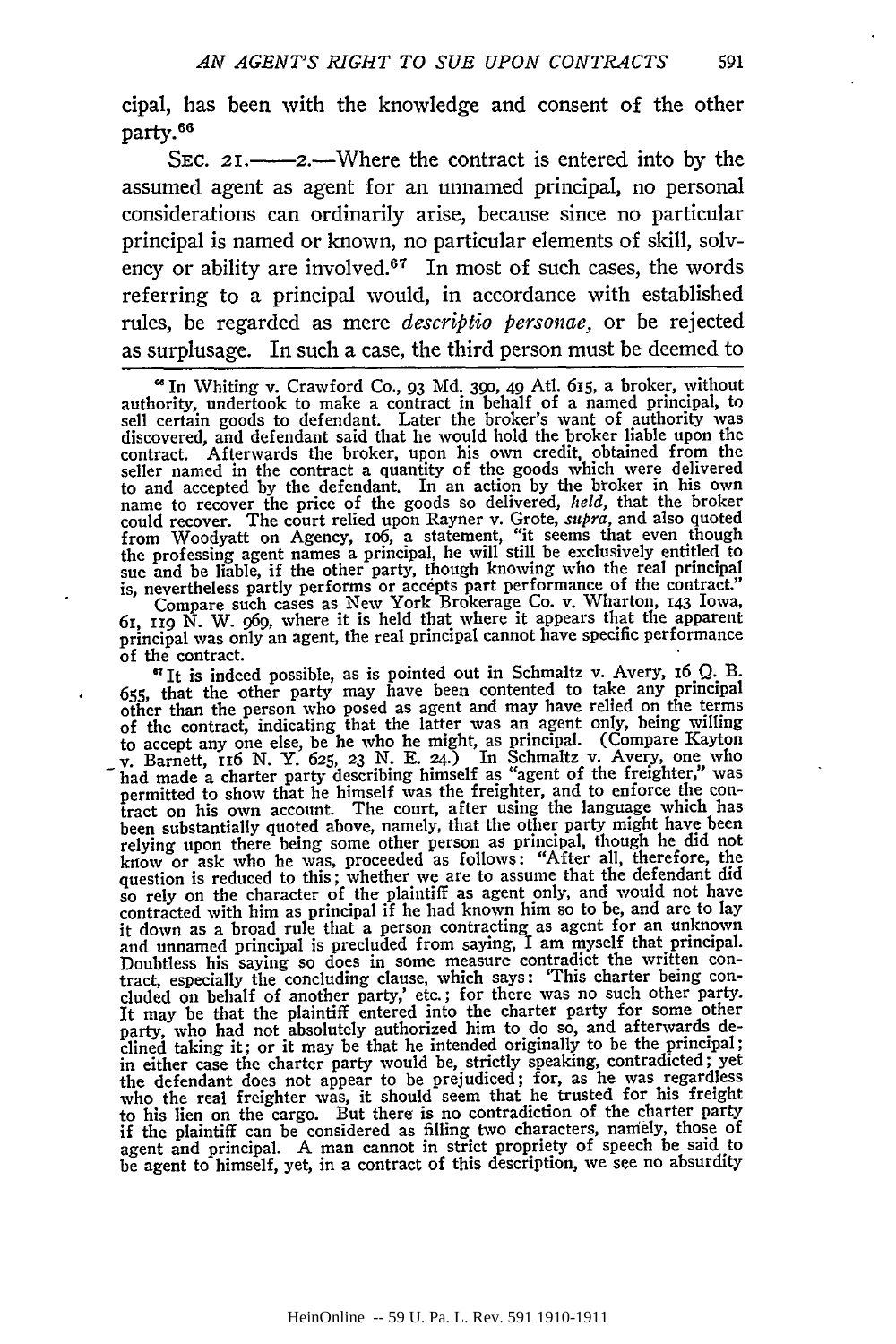be liable to some one, and as no one else is designated, it must be presumed that he is liable to the person who in fact sustained the relation of principal in the transaction, and this principal may as well be the assumed agent as a stranger.. In either event, the rights of the third person are not impaired, because he has contracted to answer to any one who might be entitled.<sup>68</sup>

in saying that he might fill both characters; that he might contract as agent for the freighter, whoever that freighter might turn out to be, and might adopt that character of freighter himself if he chose."

In Harper v. Vigers [1909], 2 K. B. 549, plaintiffs, describing themselves as "agents for owners," made a written contract with defendant to furnish<br>him a ship to carry a cargo at a certain rate. Plaintiffs were not at tha time the agents of any ship owner, and were in fact making a speculative con- tract on their own account. They then went to a certain ship owner and, describing themselves as "agents for merchants," made a contract for the use of his ship to carry the cargo in question at a lower rate. The cargo was duly carried and plaintiffs sued to recover the agreed rate from defendant. There were two defenses urged:  $(1)$  That plaintiffs could not main-<br>tain the action, and,  $(2)$  That in any event they could not recover more<br>than they had paid the ship owner. Both objections were overruled, it bei

*supra.* In Rodliff v. Dallinger, **I41** Mass. **I,** 4 N. **E.** 8o5, 55 Am. Rep. 439, it is said by Holmes, **J.**: "There is no rule of law that makes it impossible to con-<br>tract with or sell to an unknown but existing party. And if the jury find that such a sale was the only one purported to be made, the fact that it failed does not turn it into a sale to the party conducting the transaction. Schmaltz<br>v. Avery, 16 Q. B. 655, only decides that a man's describing himself in a<br>charter party as 'agent of the freighter' is not sufficient to preclu from alleging that he is the freighter. It does not hint that the agent could not be excluded by express terms, or by the description of the principal although insufficient to identify the individual dealt with, as happened here; still less, that in favor of third persons the agent would be presumed with-out evidence to be the undisclosed principal, although expressly excluded."

In Sharman v. Brandt, L. R.,  $\hat{6}$  Q. B. 720, on a contract of sale of goods<br>within the Statute of Frauds, a broker who had signed a memorandum as<br>broker for a principal not named, undertook to sue upon the contract in because the agent to sign must be a third person. Moreover, "the note does not describe the true contract as to the parties, which it must do; for it sellers, and the defendants as purchasers; whereas, in reality, the plaintiff now says, the contract was between the broker as principal and the defendants.

In the case of Paine v. Loeb, 96 Fed. 164, 37 C. C. A. 434, plaintiffs, as brokers, entered into a contract for the purchase from defendant of certain bonds claiming to act for an undisclosed principal, and stipulating that they<br>should in no manner be held liable on the contract, which, as they had reason<br>to believe, was made by defendant under a misapprehension as to th to believe, was made by defendant under a misapprehension as to the value of the bonds. In fact, they were acting for themselves and there was no other principal. *Held*, that they could not maintain an action on the contr not as agents for an undisclosed principal, because no such principal existed; nor as principals, because, **by** their fraudulent misrepresentations, they had secured immunity from liability on the contract as such, and estopped them-selves from claiming rights which were correlative with such liability.

"See Schmaltz v. Avery, and cases, *supra.*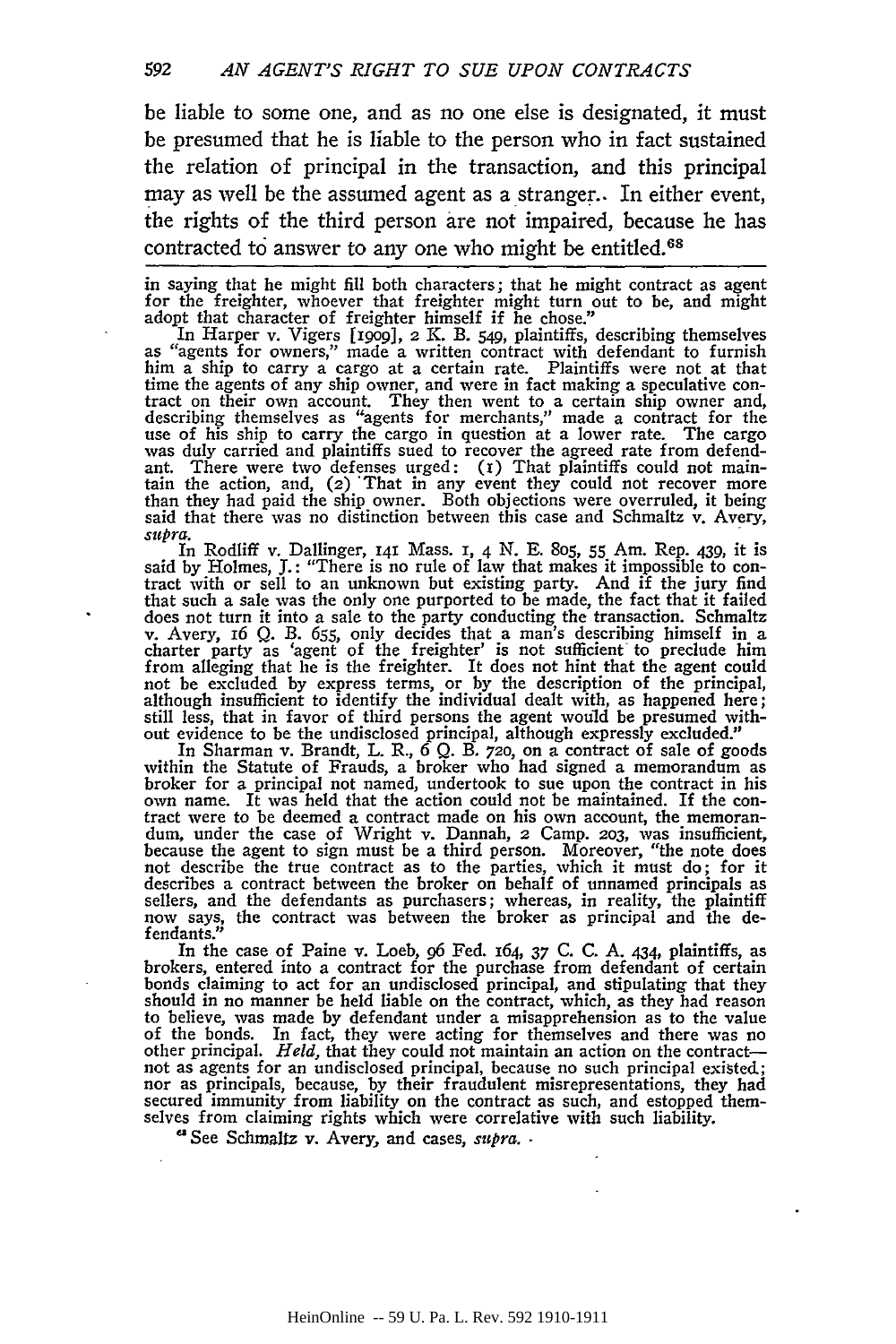**-** In cases of this nature, it is immaterial whether the claim be made while the contract remains executory or after it is fully executed. The other party is, of course, entitled to be informed as to who the real principal is, whether the agent or a stranger, that he may have opportunity to avail himself of any rights which he may have against such principal.

SEC. 22.- AGENT MAY RECOVER MONEY PAID BY HIM UNDER MISTAKE OR ILLEGAL CONTRACT.-Where an agent pays out the money of his principal to a third person under a mistake of fact, or for a consideration which fails, or as the result of fraud or misconduct of the payee,<sup>69</sup> or where he pays it upon a contract which subsequently proves to be illegal, if the agent was ignorant of its illegality at the time,<sup> $70$ </sup> he may sue for and recover it in his own name. Such an action is, ordinarily, the only remedy by which an agent, who has parted with his principal's money

In Langstroth v. Toulmin, 3 Stark. 145, A becomes the purchaser of an estate sold by the defendant at a public auction, and signs a memorandum of agreement, in which he is described as the agent of M. N. The supposed' principal afterwards repudiates the contract; and after notice of the fact to the agent of the vendor, A pays the deposit money, according to the condition of the sale. Upon its turning out that the title is defective, A is entitled to recover the deposit in his own name.

"O0om v. Bruce, 12 East, **225.** In this case an insurance had been made on goods from a port in Russia to London, by an agent residing in London, for a Russian subject. The insurance was in fact made after the commence- ment of hostilities between Russia and England, but before knowledge of it reached London, and after the ship had sailed and been confiscated. At the trial Lord Ellenborough ruled that the agent having effected the insurance without any consciousness of its illegality at the time, was entitled to recover back the premium paid, as money had and received by the defendant to the plaintiff's use, and without consideration as the risk never attached.

593

**<sup>&#</sup>x27;** Lord Mansfield laid down the rule in an early case as follows: "Where a man pays money by his agent, which ought not to have been paid, either. the agent, or principal, may bring an action to recover it back. The agent may, from the authority of the principal; and the principal may, as proving it to have been paid by his agent." Stevenson v. Mortimer, Cowp. 805. This case is followed in Holt v. Ely, I El. & Bl. 795. Here L placed in plaintiff's hand a fund, out of which plaintiff was directed to satisfy certain and thereby induced plaintiff to pay him the amount of the alleged acceptance out of the fund. *Held,* that plaintiff might maintain money had and received against defendant. In Colonial Bank v. Exchange Bank of Yarmouth, **i.** L. R. App. Cases, 84, the plaintiff bank being under instructions from R to remit his moneys to a bank at Halifax, through the mistake of its agents paid them to a New York bank for transmission to the defendants, who, on being advised thereof, debited the New York bank and credited R in account with the amount thereof, and being afterwards advised of the mistake claimed<br>to retain and use the moneys in reduction of R's account with them. *Held*,<br>that on being advised of the mistake the defendants were bound to rep it, and that the plaintiff bank had a sufficient interest in the moneys to recover them as moneys received to their use.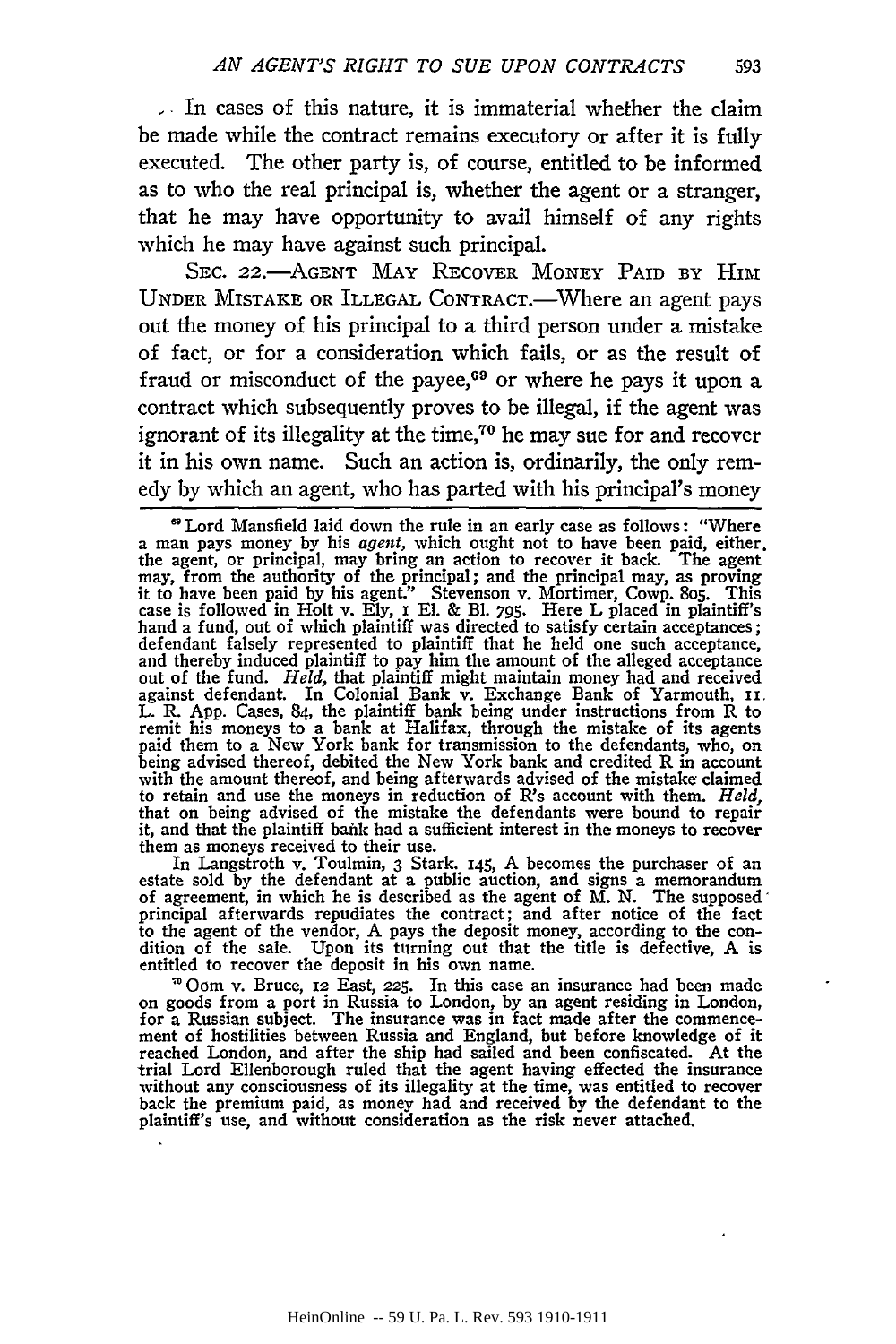under a mistake of fact, and for which he is answerable to his principal, can reimburse himself.<sup>71</sup>

In such cases, however, as will be seen, the principal, being the party to whom the money belongs, and for whose benefit it is to be recovered, may ordinarily sue instead of the agent.<sup>72</sup>

Thus an agent who, not being authorized to exchange money of his principal in his hands, has so exchanged it and received in exchange a worthless counterfeit bill, may maintain an action in his own name to recover the money paid out by **him.73**

But an agent who has carelessly or mistakenly sold the property of his principal, entrusted to him for sale, for less than the proper price, the purchaser not being in fault, cannot recover of such purchaser the difference between the selling price and the real price, although the agent may have paid such difference to his principal in the settlement of the mistake.<sup>74</sup>

SEC. 23.-WHAT DEFENSES OPEN TO THIRD PERSON.-"Where the agent sues in his own name," says Mr. Evans,<sup>75</sup> "the defendant may avail himself of all defenses which would be good at law and in equity: $-$ 

*"(a)* As against the agent who is the plaintiff on the record,76 or

*"(b)* As against the principal for whose use the action is brought, provided, of course, a principal exists."<sup>77</sup>

'Kent v. Bornstein, 12 Allen (Mass.), 342; Parks v. Fogleman, 97 Minn. **157,** lO5 **N.** W. **560.**

**"** Stevenson v. Mortimer, Cowp. 8o5.

"Kent v. Bornstein, *supra.* In such a case it is not necessary to tender back the worthless bill before bringing the action.

"Hungerford v. Scott, **37** Wis. 341.

"Ewell's Evans on Agency, 387.

"In Gibson v. Winter, **5** B. & Ad. **96,** it was held that where a broker, in whose name a policy of insurance under seal was effected, brought covenant, and the defendants pleaded payment to the plaintiff according to the tenor and effect of the policy, and the proof was, that after the loss hap pened, the assurers paid the amount to the broker by allowing him credit for premiums due from him to them, it was held that although that was no payment as between the assured and assurers, it was a good payment as between the plaintiff on the record and the defendants; and, therefore, an answer to the action.

See also Leeds v. Marine Ins. Co., 6 Wheat. (U. S.) 565.<br>In the case of Bauerman v. Radenius, 7 D. & E. 659, it was held that, in<br>an action in the name of the agent for the principal's benefit, an admission<br>of the agent is

<sup>1</sup> In Grice v. Kenrick, L. R., 5 Q. B. 340, the plaintiff, an auctioneer, was employed by W to sell certain goods by auction. W was indebted to the defendant in 6o l., and before the sale it was agreed between W and the defendant that any goods the defendant might buy at the auction should go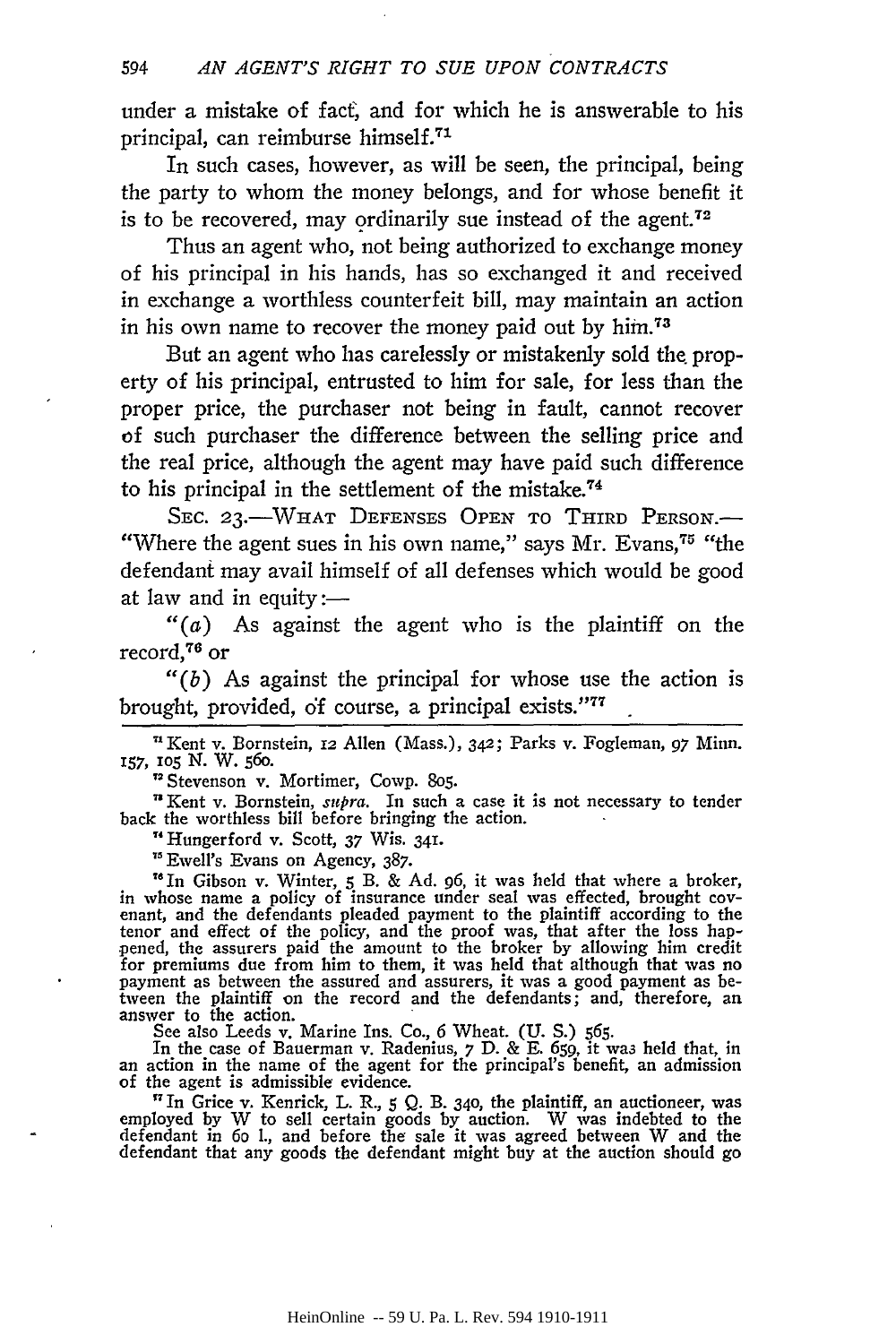SEC. 24.—So far as the matter of set-off is concerned, set-off being the creature of statute, much depends upon the precise language of the statute. The English statute provided "that where there are mutual debts between the plaintiff and the defendant" one may be set-off against the other. Under this statute it was held, that in order to enable the debt to be set-off it must be a debt due to the defendant from the plaintiff, and, therefore, that a debt due from the plaintiff's principal could not be set-off **;78** and other cases have involved a similar ruling.79 On the other hand there are cases holding that the right of set-off does not depend upon the technical identity of the parties, but upon their identity in interest; and, therefore, that where the agent sues in reality for the principal's benefit a debt due from the principal to the defendant may be set-off.<sup>80</sup> Such a set-off,

in payment of his claim against W. The plaintiff had no notice of this agreement at the time of the sale. The defendant bought several lots, to the amount of 49 1., and the plaintiff allowed him to take them away on the faith of his paying for them, but the defendant supposed he was taking them in pursuance of his agreement with W. The day after the sale the plaintiff paid W 90 l. on account of the sale. Afterwards the defendant informed<br>the plaintiff of the agreement between the defendant and W; and after this<br>notice, the plaintiff on the demand of  $W_1$  and agent to him the belance d on the sale, about ioo **1.,** after deducting his, the plaintiff's, commission and charges as auctioneer. The plaintiff then sued the defendant in **the** county court for **the** amount of his purchases at the sale. *Held,* that the defendant was entitled to the verdict.

In Holden v. Rutland R. R. Co., 73 Vt. 317, 50 Atl. 1096, the court, laying down the rule "that if the action is brought by the agent in his own<br>name the defendant may avail himself of those defenses which are good<br>against the agent who is the plaintiff on the record; also of any defense th would be good against the principal in whose interest the action is brought," held, that, where the agent of an undisclosed principal had bought a mileage book of the defendant railroad and had sued in case for the alleged negligence of the ticket agent in inserting the name of the purchaser, whereb the plaintiff had been denied the right to use the ticket which he had borrowed from his principal and had been ejected from the train, the railroad company might make the defence against the plaintiff that the principal had in the meantime made or consented to the making of a fraudulent alteration of the ticket **by** inserting the name of an additional party in violation **of** the terms of the ticket.

In Bierce v. State Nat. Bank, **25** Okla. 44, 1o5 Pac. **195,** in an action **by** a national bank upon a note, the defendant sought to show that the bank was merely agent of the original payee, and to recover against the bank a claim which defendant held against the payee, greater in amount than the amount due upon the note. *Held,* that no such claim could be allowed.

**"** Isberg v. Bowden, 8 Ex. 852. In Tagart v. Marcus, 36 Weekly Rep. 469, it was held that in an action of trover and for goods sold and delivered, a defendant cannot set-off a claim for unliquidated damages which he has against a third party on another transaction, although the third party happens to be the plaintiff's principal.

"For example, see Alsop v. Gaines, **i0** Johns. **(N.** Y.) **396,** a case decided under the Act of 1801, giving a right of set-off "if two or more persons dealing together be indebted to each other."

<sup>50</sup> In Bliss v. Sneath, 103 Cal. 43, 36 Pac. 1029, under a statute confining the right to claims held by the defendant against the plaintiff, a claim existing